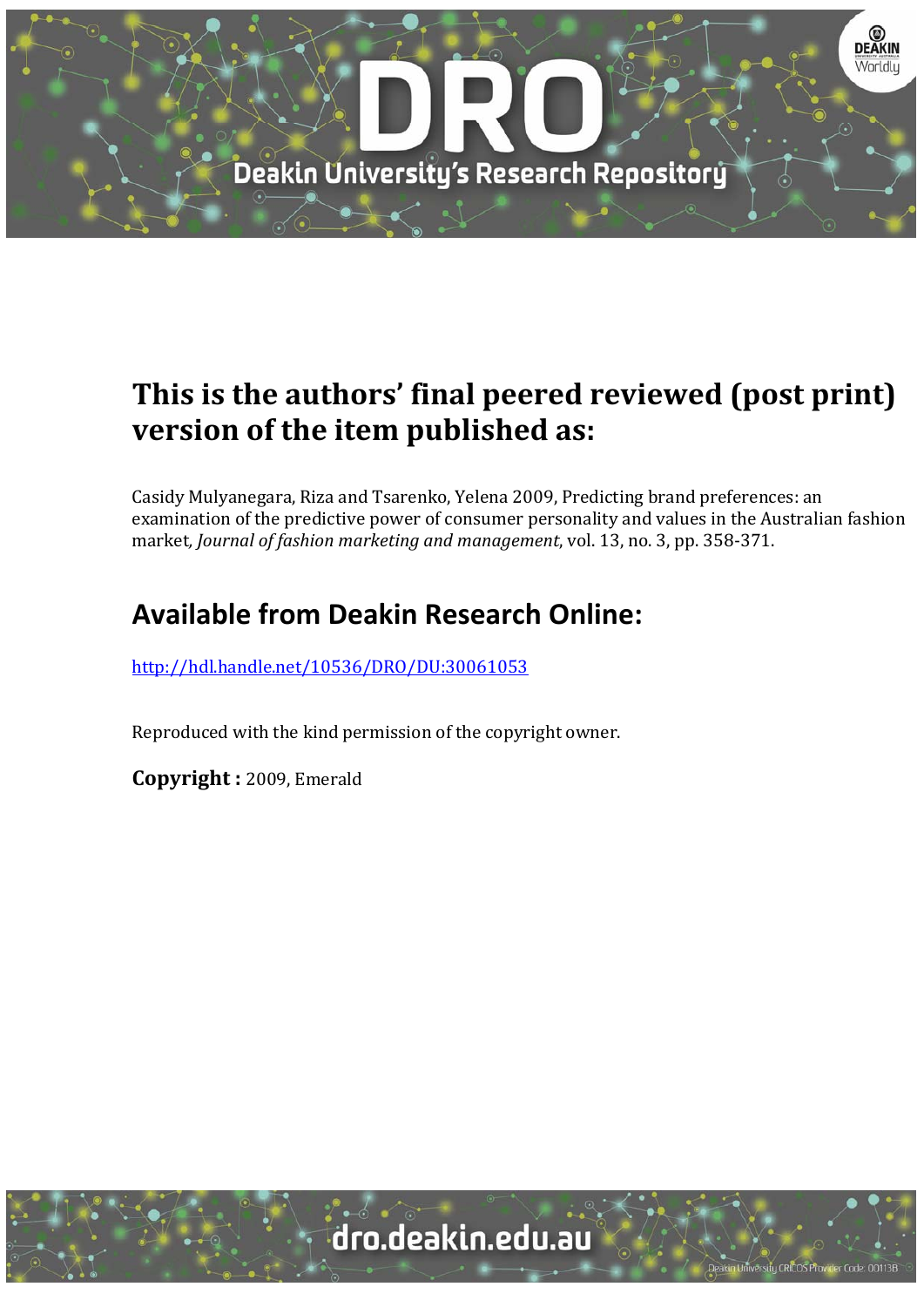# Predicting brand preferences An examination of the predictive power of consumer personality and values in the Australian fashion market Riza Casidy Mulyanegara and Yelena Tsarenko Department of Marketing, Monash University, Caulfield East, Australia

# **Abstract**

**Purpose –** This paper aims to examine and compare the strength of personality and values in predicting brand preferences. It seeks to accomplish three main objectives. First, it will evaluate the strength of personality and values in predicting consumers' brand preferences. Second, it will examine whether values exercise a mediating role between personality and brand preferences. Finally, it will examine the mediating role of prestige sensitivity in influencing brand preferences. **Design/methodology/approach –** The study opted to use a quantitative approach involving 251 undergraduate students as the study participants. The constructs used in the study are taken from existing scales as well as self‐developed branding scales. Structural equation modeling technique is utilised for data analysis.

**Findings –** The paper provides empirical insights about how personality and values together affect brand preferences. It suggests that values are indeed better predictors of brand preferences and exercise both direct and indirect effects on brand preferences through the mediating role of prestige sensitivity.

**Research limitations/implications –** Because of the self‐report method used for personality assessment, there may be bias in terms of the nature of respondents' personality as expressed in the questionnaire.

**Practical implications –** The paper suggests implications for the development of a strong brand personality which can appeal to both consumer personality and values.

**Originality/value –** This paper poses interesting insights and empirical evidence with regard to the predictive power of personality and values on brand preferences within a fashion context.

**Keywords** Brand image, Consumers, Consumer behaviour, Individual psychology **Paper type** Research paper

# **Introduction**

Research into brand preferences has gained the interest of marketing scholars since the early 1970s when researchers began to examine the antecedents of brand preferences over a different range of product categories. One of the most widely used concepts in the study of brand preferences is the self-congruity theory. The theory proposes that consumer behaviour is partly determined by an individual's comparison of their self-image with the image they associate with a brand, as reflected in the stereotype of a typical user of the brand (Birdwell, 1968; Dolich, 1969; Grubb and Hupp, 1968).

The concept of self-congruity plays an important role in fashion marketing as it is argued that consumers, particularly young people, are highly influenced by their self‐concept when it comes to purchase decisions based on fashion or style preference (Piacentini and Mailer, 2004). A review of the literature indicates that studies examining self‐congruity theory in the past have yielded mixed results. Studies in the fashion marketing literature generally use personality traits as a predictor of consumer behaviour (McIntyre and Miller, 1992; Goldsmith, 2002; Summers et al., 2006). While some researchers regard personality variables as effective predictors of brand preferences (Birdwell, 1968; Helgeson and Supphellen, 2004), others found little empirical evidence to confirm the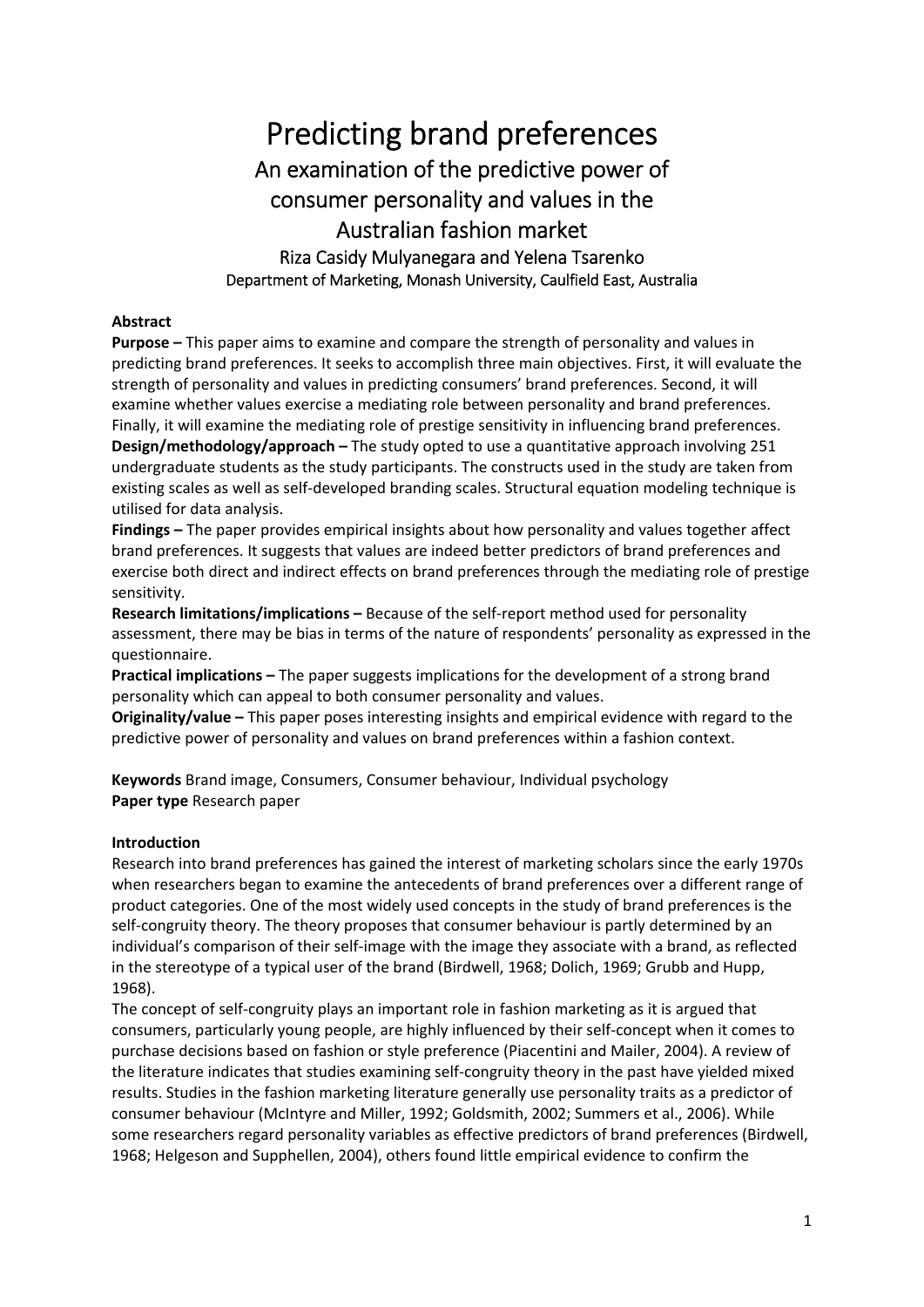relationship between the two constructs (Brody and Cunningham, 1968; Shank and Langmeyer, 1994).

Values are also considered as an important domain of research within fashion literature, as studies in the past have used constructs such as Rokeach Value Survey (RVS) and Kahle's List of Values (LOV) to examine the relationship between values and fashion choice (Prakash, 1986; Goldsmith et al., 1993; Kim, 2005;). However, similar to findings in consumer personality research, previous studies examining the impact of personal values on brand preferences have also generated mixed results. For example, a study by Pitts and Woodside (1983) concludes that values are related to product choice criteria but not to brand preferences and purchase intentions, whereas Dibley and Baker (2001) suggest that different dominant values of individuals significantly affect their brand preferences.

The aim of the study reported here is to contribute to the body of knowledge in consumer research through an evaluation of the respective importance of personal values and personality in predicting fashion brand preferences. While the validity of self-congruity theory has been extensively researched, there is a dearth of empirical research examining the predictive power of values and personality, particularly in the context of fashion in general and, more particularly, in terms of fashion brand preferences. This study recognises values as integral elements of individual self‐ concept (Wojciszke, 1989), which together with personality variables can significantly influence an individual's brand preferences.

With brand preferences as the focal construct, this study seeks to accomplish the following objectives. Firstly, to evaluate the respective significance of both individual personality and values in predicting consumers' clothing brand preferences. Secondly, to examine whether values exercise a mediating role between personality and fashion brand preferences. Finally, to examine the mediating role of prestige sensitivity in influencing fashion brand preferences. A review of relevant theories supplied the foundation for the research hypotheses.

# **Background and hypotheses**

Brand preferences

The brand preference construct in this study was measured using brand personality scales (Table I). Discussion in this section will therefore focus on the brand personality construct as the focal measure of brand preferences.

Brand personality is defined as "the unique set of human personality traits both applicable and relevant to brands" (Azoulay and Kapferer, 2003, p. 151). References to brand personality first appeared in marketing literature in the early 1950s as Gardner and Levy (1955) suggested that brands have an embedded set of characteristics that

are appraised by consumers in complex ways.

The topic has continued to attract the interest of marketing researchers who concluded that brand personality can:

. enhance consumer attachment to a brand through their investment of personal meaning (Levy, 1959);

. assist marketers in developing the emotionally interpreted attributes of brands (Landon, 1974); and

. help marketers develop unique positioning strategies through brand differentiation (Crask and Laskey, 1990).

As evidenced in the number of studies conducted in the area in recent years, brand personality continues to attract the interest of marketing scholars (Ang and Lim, 2006; Ekinci and Hosany, 2006; Opoku et al., 2006; Sweeney and Brandon, 2006).

Despite the extensive application of Aaker's (1997) brand personality concept in the literature, it is worth noting that only three elements of Aaker's brand personality dimensions (Sincerity,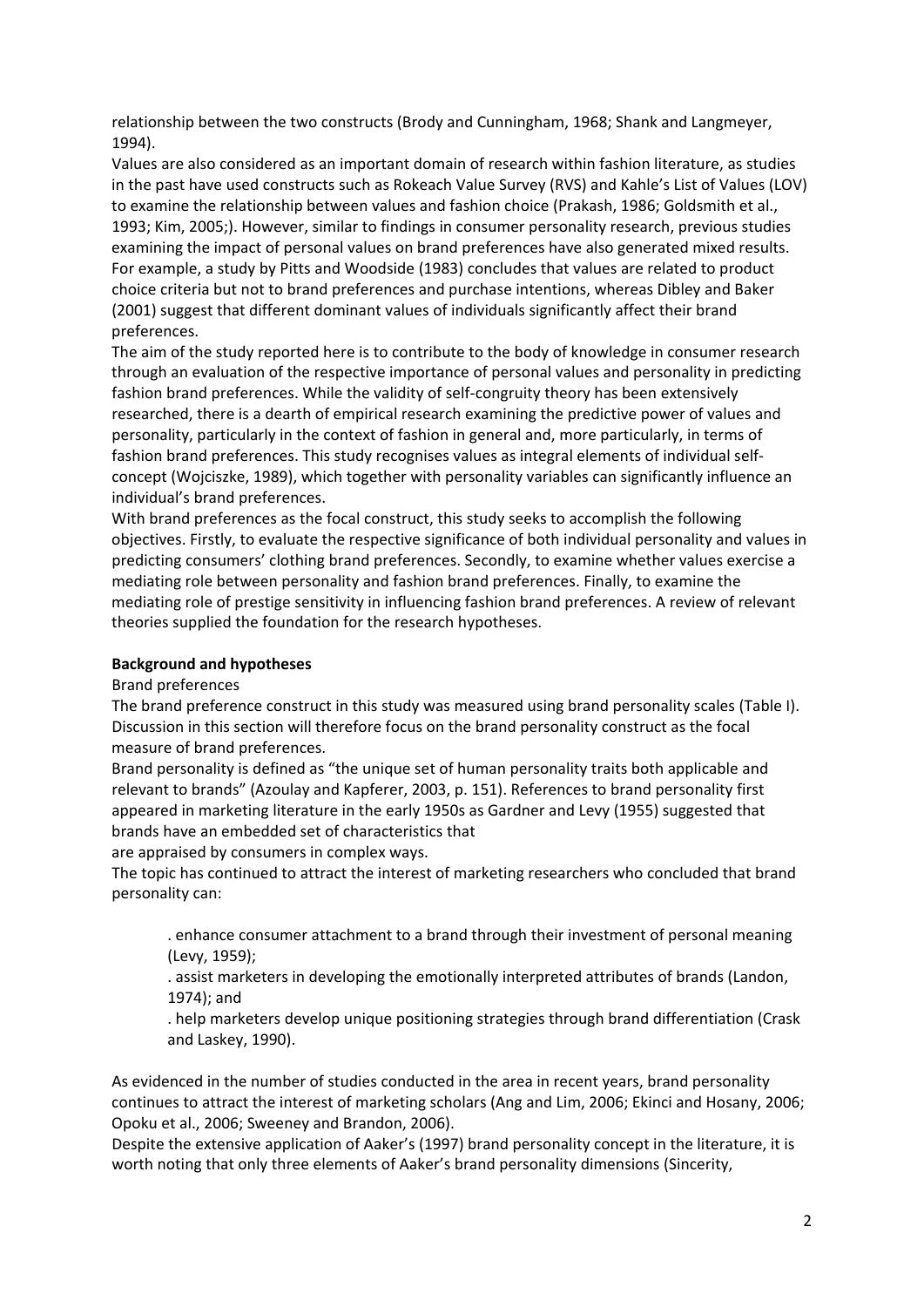Excitement, and Competence) were found to correlate directly with the Big Five dimensions (Agreeableness, Extroversion, and Conscientiousness (Aaker, 1997). This gap in the existing literature highlights the need to develop a brand personality scale which reflects each element of the Big Five dimensions to help achieve the research objectives.

## Consumer personality: the Big Five

Consumer personality can be defined as "the intrinsic organization of an individual's mental world that is stable over time and consistent over situations" (Piedmont, 1998). The history of psychology shows that researchers have attempted to develop a universal and systematic personality framework to explain individual differences. The Big Five model of McCrae and Costa (1990) is today regarded as one of the primary benchmarks in the trait theory of personality. It describes an individual's personality by emotional, cognitive and behavioural elements that are idiosyncratic in their particular combination. Each dimension consists of a set of correlated traits which are represented as bipolar traits (e.g., worried‐calm, suspicious‐trusting). Whilst individuals can exhibit all five dimensions they may score quite highly on one or several dimensions and lower on others (McCrae and Costa, 1990).

The fashion marketing literature reveals mixed results in regard to the relationship between consumer personality and fashion consumption. Studies by McIntyre and Miller (1992) suggest that personality traits moderate individual behaviour in fashion consumption. In addition, Goldsmith (2002) concludes that frequent purchasers of clothing possess distinctive personality traits compared to consumers with lower frequency consumption patterns. Another study, however, finds no significant relationship between personality and purchase intention within the context of controversial luxury products (Summers et al., 2006). Despite these recent applications of personality theories in the context of fashion consumption, a review of literature indicates that no studies have been undertaken to examine the specific relationship between the Big Five traits and fashion brand preferences.

| Brand personality | Characteristics                 | Corresponding Big Five dimension |  |
|-------------------|---------------------------------|----------------------------------|--|
| Emotive brand     | Emotional, Idealistic           | Neuroticism                      |  |
| Trusted brand     | Trustful, Reliable, Persevering | Conscientiousness                |  |
| Sociable brand    | Friendly, Creative, Outgoing    | Extroversion                     |  |
| Exciting brand    | Active, Adventurous, Cool       | Openness to Experience           |  |
| Sincere brand     | Simple, Caring, Helpful         | Agreeableness                    |  |

#### **Table I. Initial brand personality constructs**

### The Big Five – brand congruence

Ĭ.

The brand congruence concept underlying the postulation of the Big Five traits is an extension of self-congruity theory within the branding context. As previously mentioned, the theory suggests that the greater the congruity between the characteristics that describe an individual's self‐concept and those that describe brand, the greater the preference for the particular brand (Malhotra, 1988; Sirgy, 1982). Two underlying reasons account for why consumers prefer brands that reflect their self‐ concept. Firstly, the characteristics associated with a brand provide an opportunity for consumers to express their actual self‐concept (Belk, 1988), ideal self‐concept (Malhotra, 1988), or particular dimensions of the self‐concept (Kleine et al., 1993). Secondly, when consumers find consistency between their self-concept and the brand characteristics, they begin developing a relationship with the brand as if they were interacting with an actual person (Aaker and Fournier, 1995). Recent empirical studies examining the personality-brand congruence concept have revealed strong correlations between the two aspects (Mulyanegara et al., 2007; Phau and Lau, 2001; Tsu Wee, 2004). These studies concluded that in order for a brand to be successful it must generate perceived attributes that are consistent with the personality of the target consumers. On the basis of the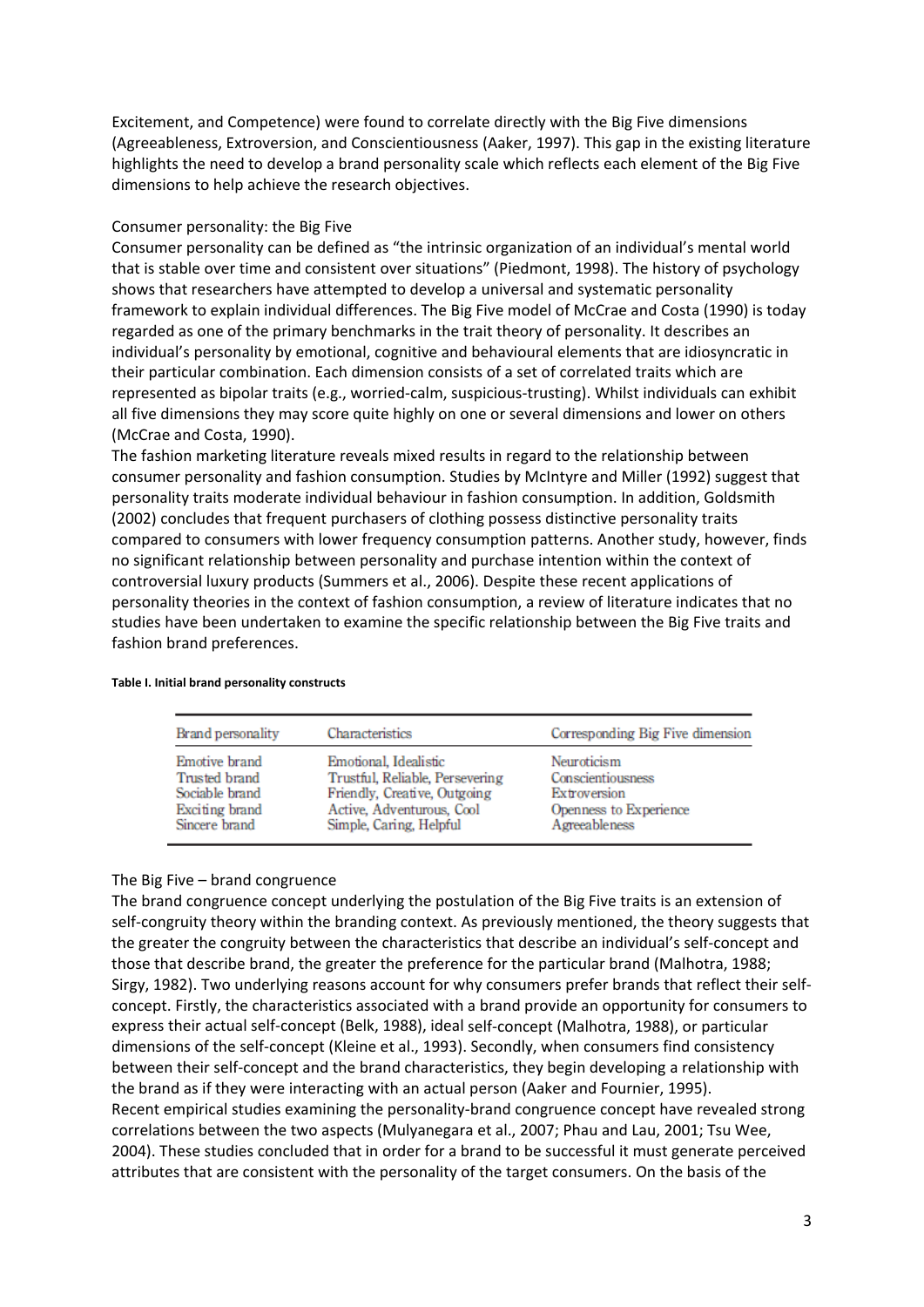application of self‐congruity theory to branding (Malhotra, 1988; Phau and Lau, 2001; Sirgy et al., 1997), our study examines the strength of the relationship between consumer personality and fashion brand preferences. Hence it was hypothesized that:

H1. There is a positive relationship between personality and fashion brand preferences.

# Consumer values

A definition of "value" is "an enduring belief that a specific mode of conduct or end‐state of existence is personally or socially preferable to an opposite or converse mode of conduct or end‐ state of existence" (Rokeach, 1973, p. 5). In research conducted over recent decades, values are increasingly claimed to have the greatest influence on consumer behaviour (Beatty et al., 1985; Vinson et al., 1977). In relation to branding, marketing researchers have endeavoured to explore the impact of customers' values on the perceived benefits of the brands' "package" (Dibley and Baker, 2001).

However, despite the existence of empirical evidence to support the important role of values in influencing behaviour, marketers still found it difficult to measure values as a reliable predictive construct (Boote, 1981), which was consistent with the difficulties encountered in researching personality variables (Shank and Langmeyer, 1994). Some studies also found that although personal values are strongly linked with brand preference and product choice criteria, the effect on purchase intention is minimal (Pitts and Woodside, 1983). Past studies in fashion marketing have also used values as predictor of fashion behaviour. An early study by Prakash (1986) proposed a segmentation of the women's fashion market based on Rokeach's (1973) terminal and instrumental values. Scholars have also used the List of Values (LOV) construct (Kahle and Kennedy, 1989) in relation to consumer fashion leadership (Goldsmith et al., 1993) and involvement (Kim, 2005). Despite developments in this area, very limited studies have been devoted to examining the predictive power of values on fashion brand preferences.

# Values – brand congruence

The values‐brand congruence concept is in essence an extension of the self‐congruity theory. Akin to personality‐brand congruence, the values‐brand congruence concept suggests that brand preference is based on a congruity between the human values symbolised by a brand and the values that individuals endorse (Allen, 2002). This argument is consistent with the findings reported in a number of earlier research papers which suggest that values are useful predictors of behaviour, including brand preferences (Beatty et al., 1991; Dibley and Baker, 2001; Vinson et al. 1977). On the basis of the values‐brand congruence concept, it was hypothesized that:

H2. There is a positive relationship between values and brand preferences.

# Prestige sensitivity

Prestige sensitivity is defined as "favourable perceptions of the price cue based on feelings of prominence and status that higher prices signal to other people about the purchaser" (Lichtenstein et al., 1993, p. 236). In other words, the concept of prestige sensitivity is significantly related to socially visible behaviour and conspicuous product awareness. People with high prestige sensitivity tend to avoid purchasing products that might be considered to be of inferior quality (Calder and Bumkrant, 1977; Jones and Davis, 1965). As fashion products can generally be considered to be highly conspicuous, prestige sensitivity is an important factor considered in the study discussed in this paper.

Deeter‐Schmelz et al. (2000) developed the PRESCON scale to measure a broader conceptualization of prestige sensitivity. The researchers incorporate elements such as patron status, store atmosphere, merchandise price, quality, branding, and product involvement to measure an individual's prestige level. All of the dimensions proposed in PRESCON had already been established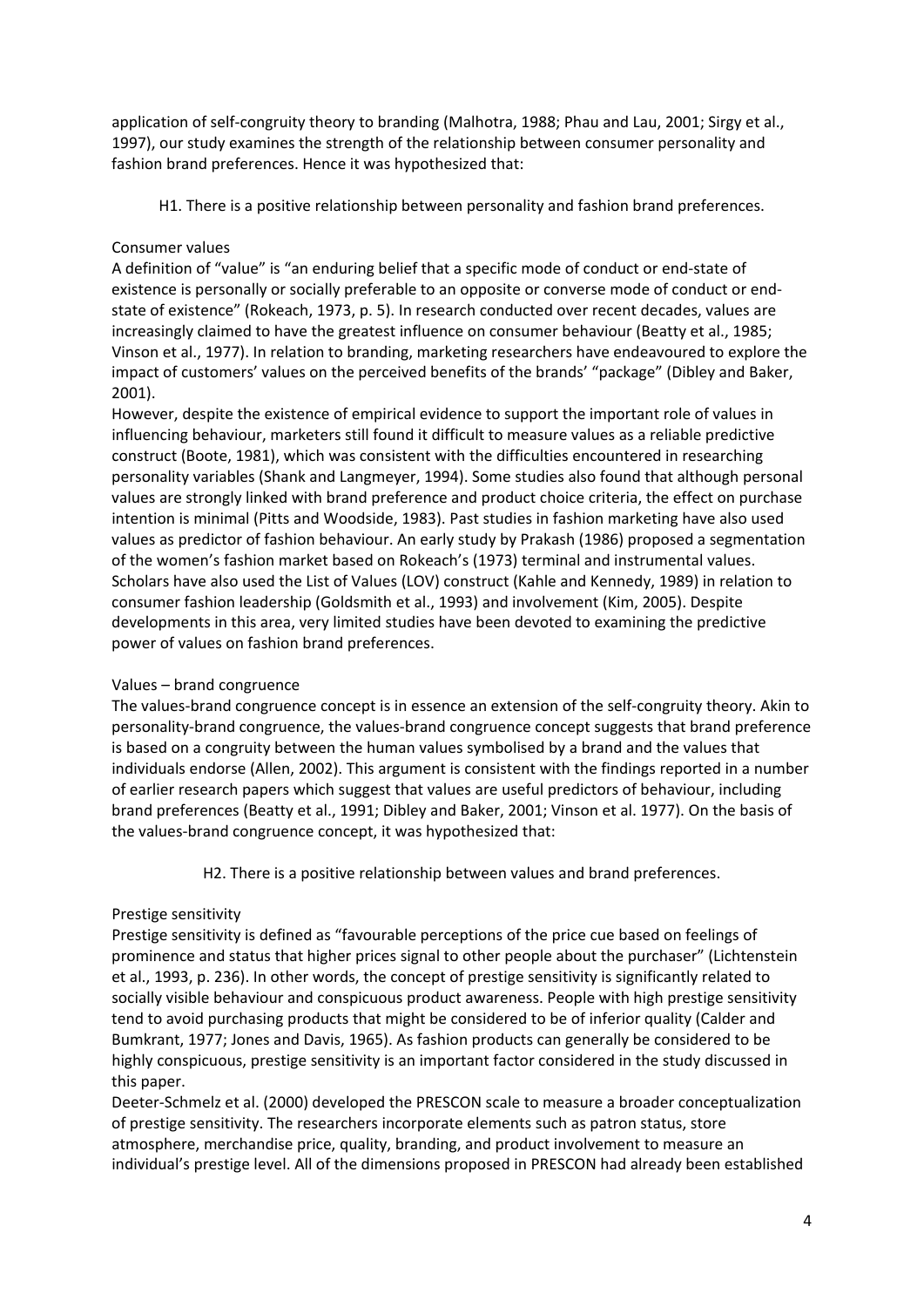in previous studies as bearing substantial symbolic values that influence prestige shopping preferences and behaviour (Dolich, 1969; Heisey, 1990; Pessemier, 1980; Zaichkowsky, 1985).

# Mediating role of prestige sensitivity

Prestige sensitivity is considered to have a mediator function if it explains the relation between the antecedents and the results (Baron and Kenny, 1986). Despite a substantial amount of research into prestige sensitivity within the fashion marketing literature, no studies are devoted to examining its mediating effect on behaviour, particularly with respect to brand preferences. The relationship between prestige sensitivity and brand preferences can be considered to be a consequence of personal values wherein people with highly positive values (self‐respect, accomplishment, and self‐ fulfilment) are more likely to exhibit high levels of prestige sensitivity which in turns affects brand preferences. Thus, the following hypothesis was proposed:

H3. Prestige sensitivity acts as a mediator variable between values and brand preferences.

### The research context: Australian fashion market

The research context for this study is the Australian young adult fashion market. This demographic segment was expected to be highly motivated in expressing their personality through fashion products and clothing in particular:

The clothes choices made by young people are closely bound to their self‐concept, and are used both as a means of self‐expression and as a way of judging the people and situations they face. Evidence was also found that clothing has a function in role fulfilment, making the wearer more confident and capable. Overall, clothing can be viewed as an essential social tool in the lives of teenagers (Piacentini and Mailer, 2004, p. 251).

The above quotation indicates that the young adult fashion market is an ideal research context for this study as we aim to examine the predictive power of personality and values as integral components of consumers' self‐concept in regard to brand preferences.

#### **Methodology**

# Sample and data collection

The respondents in this study were 251 undergraduate students (150 females, 101 males) enrolled in the Business School at one of the leading universities in Australia. University students were purposefully chosen as the study sample in order to be consistent with the research context (youth market). Recent studies in fashion marketing have used students to examine brand loyalty (Carpenter and Fairhust, 2005), attitudes towards luxury brands (Phau and Leng, 2008), and need for uniqueness (Knight and Kim, 2007). Students are generally perceived as an ideal context for the study of fashion brands due to their high level of involvement with fashion products. Most of the participants were aged between 18‐20 (67 per cent) and 21‐23 (23 per cent) years old, comprising 168 local and 83 international students. Due to the fact that more than 70 per cent of the total number of students had been studying in Australia for at least 24 months, and given the natural curiosity and exposure of this age group to fashion trends it was reasonable to assume that those from overseas were familiar with the Australian setting and with fashion brands in the marketplace. Since the research required respondents to disclose information about psychological aspects of the self, anonymity was viewed as an important element in the methodology. Thus an anonymous selfadministered questionnaire was used for data collection. The questionnaires were distributed to participants in two different lecture sessions.

#### Measures of construct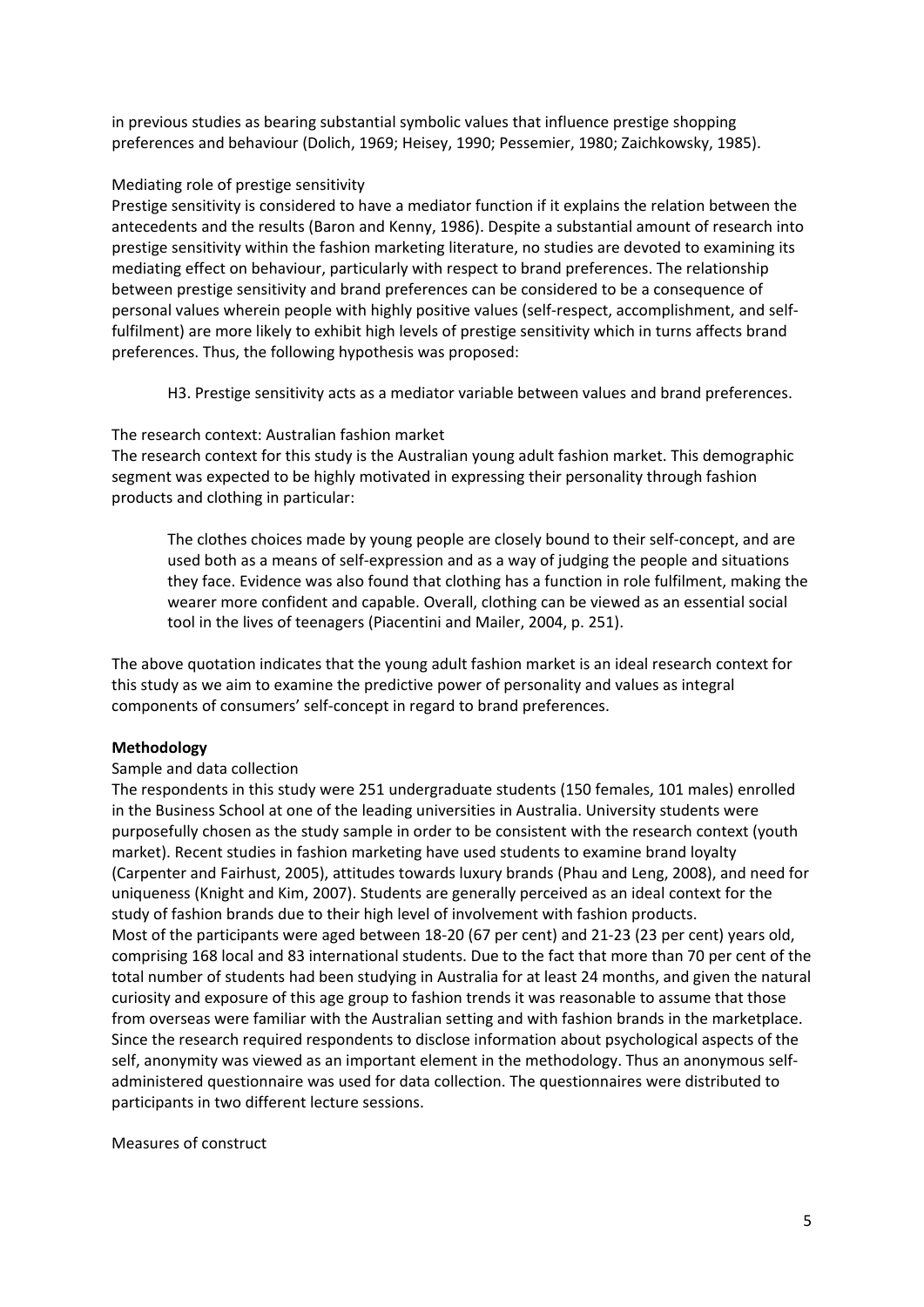The questionnaire was divided into four sections that contained questions related to psychological characteristics – Big Five and Values – as well as brand preferences and demographic information. Personality – Big Five. The Big Five personality scale was adapted from the "Big Five Trait Factors and Illustrative Scales" (McCrae and Costa, 1990). Respondents were asked to rank themselves on a 7 point semantic‐differential scale which contained the adjectives which related to each of the Big Five dimensions.

Values. A list of values (LOV) (Kahle and Kennedy, 1989) (9 items) was adopted to represent the values construct. Principal Component Analysis was run and resulted in two apparently prevalent factors (Internal Values and Interpersonal Values). The results were found to be comparable with those of Homer and Kahle's (1988) application of LOV.

Brand preferences. Brand preferences were measured using our self‐developed brand personality scale (Mulyanegara et al., 2007) that was constructed by identifying descriptors of traits from the Big Five model that could be attributed to brand. It was found that some elements such as "worried" and "anxious" could not be directly related to brand. Thus only those descriptors that were transferable were embedded in the scale. Some elements of Aaker's brand personality dimensions (Friendly, Cool, Reliable) were also used in the construction of the scales used to measure brand personality. Table I shows those descriptors that were used to construct the brand personality scale. In the questionnaire, respondents were asked to rate their preferences for each characteristic element of the brand personality constructs. It was expected that respondents who were dominant on a particular dimension of the Big Five would prefer a brand personality which reflects that dimension or is close to it.

Prestige sensitivity. This study adopts the "brand" dimension of the PRECON scale (Deeter‐Schmelz et al., 2000) to measure prestige sensitivity. The scale is adapted to measure consumers' perceived importance of brand, and was therefore consistent with the focus of the study under discussion.

# Reliability and validity of measures

The purification process was conducted to obtain more rigorous measures. We performed CFA (using AMOS 6.0) on all multidimensional constructs, to ensure that all items loaded on one dimension. Discriminant factor analysis was then conducted to ensure that there was no cross loading between dimensions within the same construct. The Big Five construct was calibrated using the data for all five dimensions. One dimension, Neuroticism, failed to demonstrate a significant role in the overall construct. Similar results occurred when calibration took place for the brand personality scale. Therefore our model was unexpectedly similar to The Big Five model in the sense that four dimensions were representative of each construct. All psychometric properties were deemed acceptable when Cronbach's alpha ranged between 0.65‐0.82 with one exception, that being for the dimension reflecting "extraversion" (0.53) in the construct of brand preferences. Each scale had acceptable levels of reliability, average variance extracted (AVE) and discriminant validity. Table II summarises the final scales used to measure brand preferences following the refinement of the initial brand personality scale.

#### The conceptual model

Figure 1 portrays the Brand Preference Structural Equation Model with consumer personality and values as the predictors and prestige sensitivity as the mediating variable between values and brand preferences. Our model examined both direct and indirect effects between constructs. The overall examination of fit indexes suggests a good fit with the data

 $(\chi^2_{(40)} = 85.3, p < 0.000, \text{GFI} = 0.94, \text{AGFI} = 0.91, \text{CFI} = 0.91, \text{RMR} = 0.068, \text{RMSEA} = 0.067).$ 

The model was able to explain 36.0 percent of variance in brand preferences.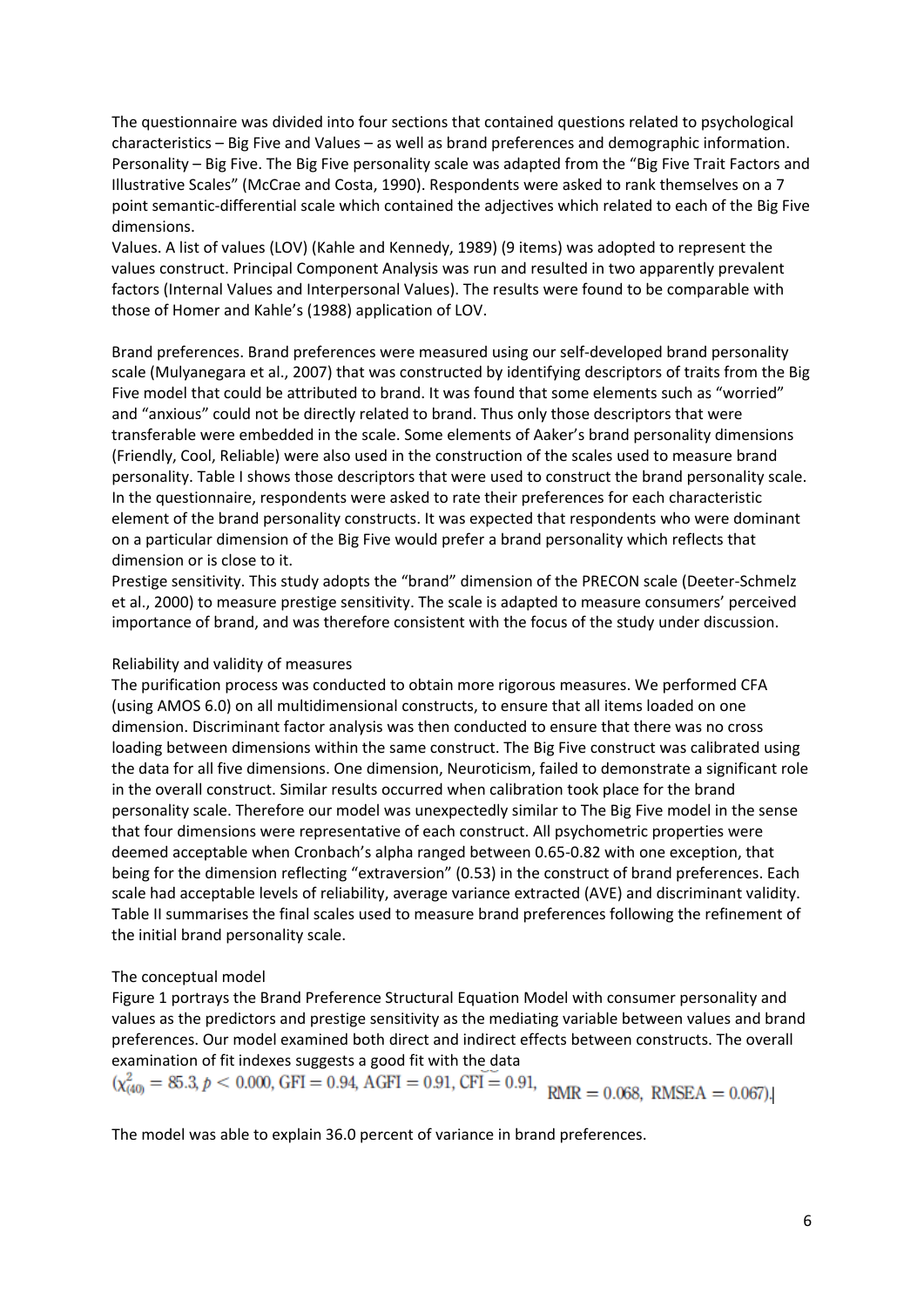**Table II. Refined brand personality constructs** 

| Brand personality constructs | <b>Items</b>                         |
|------------------------------|--------------------------------------|
| Extravert brand              | Active, Adventurous                  |
| Conscientious brand          | Sincere, Exciting, Competent, Sturdy |
| Outgoing brand               | Cool, Friendly                       |
| Agreeable brand              | Trustful, Reliable, Traditional      |

#### **Figure 1. Hypothesised model with results**



The model suggests that there is no significant relationship between Big Five and brand preferences, thus H1 was not supported. The results therefore give support to the postulation that personality is indeed a weak predictor of behaviour (Shank and Langmeyer, 1994). Nevertheless, values are in significant relationship with Brand preferences (b = 0:31, p < 0.006) hence lending support to the second hypothesis H2. In addition, the model reveals a significant relationship between Big Five and customer values ( $b = 0.59$ ;  $p < 0.001$ ). This result indicates that personality strongly affects consumers' values. This result was anticipated as Big Five is perceived as an intrinsically more stable psychological construct, while values are changing with the evolving personality. However, further investigation did not provide any evidence that values play a mediating role between personality and brand preferences.

Overall customer values have both direct ( $b = 0.31$ ;  $p < 0.10$ ) and indirect effects ( $b = 0.50$ ;  $p < 0.001$ ) on brand preferences, hence lending support to the second hypothesis.

The findings indicate that prestige sensitivity plays a significant mediating role between values ( $b =$ 0:165;  $p < 0.016$ ) and brand preferences (b = 0:50;  $p < 0.001$ ), lending substantial support to the third hypothesis, H3. Finally values have an indirect effect on brand preferences mediated by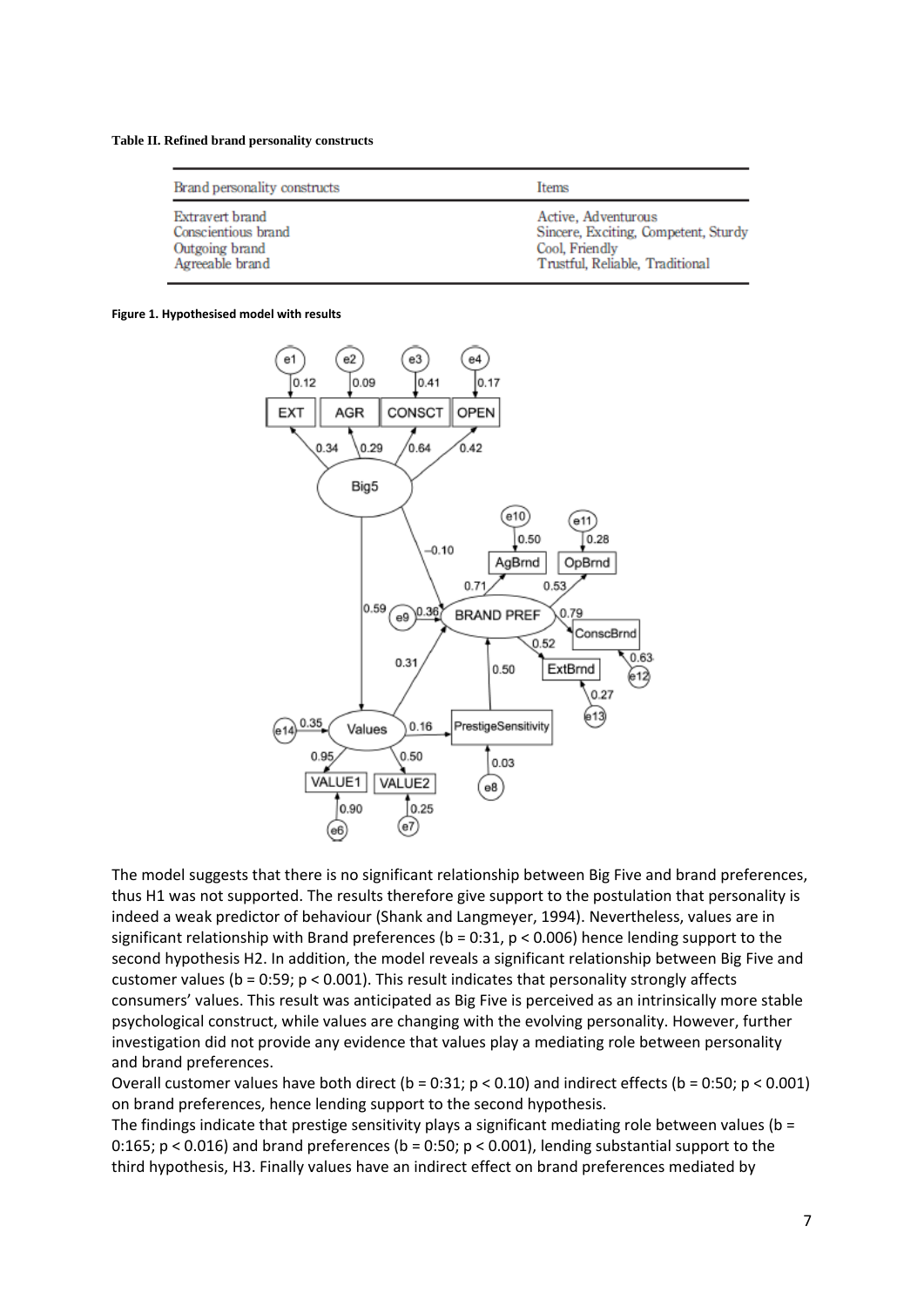prestige sensitivity (t = 2:41, p <0.001). The results therefore highlight the importance of taking customers' prestige sensitivity into account when considering the importance of brand image when predicting brand preferences (see Table III).

# **Discussion**

While previous research has addressed the significance of personality and values in different product contexts, a limited amount of effort has been devoted to comparing the predictive power of personality and values within the fashion context. Although many researchers have argued that consumers use brands as a conduit to express their personality and embedded values there is a lack of empirical evidence to support the proposition. This study contributes to this research gap by examining the significant relationship between personality, values, and brand preferences in a segment of the Australian fashion market.

The use of a structural equation model (SEM) allowed for direct comparison between personality and values in predicting brand preferences in accordance with the research objective. The structural model has an acceptable fit level, indicating its significant ability to explain variances in brand preferences (36 per cent). It was found that values are indeed a better predictor of brand preferences than personality variables. In addition, despite the significant relationship between personality and values, an examination of the model reveals that values do not play any mediating role between personality and brand preferences.

Values can be considered as having significant direct and indirect effects on brand preferences. Whereas the direct effect alone is significant enough to be considered to be a predictive tool of brand preferences, the indirect effect is even more powerful. Prestige sensitivity is found to be an effective mediating variable between values and brand preferences. While the topic of prestige sensitivity has been extensively researched in the past, its mediating role has not been adequately examined and therefore the findings of this study pose interesting insights for future research.

| Structural path      |          | Coefficient                 | $t$ -value |             |
|----------------------|----------|-----------------------------|------------|-------------|
| Values               |          | Big5                        | 0.742      | 2.908       |
| Prestige Sensitivity |          | <b>Values</b>               | 0.393      | 2.418       |
| <b>BRAND PREF</b>    |          | Values                      | 0.467      | 2.773       |
| <b>BRAND PREF</b>    | <b>.</b> | <b>Prestige Sensitivity</b> | 0.318      | 7.451       |
| <b>BRAND PREF</b>    |          | Big5                        | $-0.196$   | $-0.783$ ns |
| OpBrnd               |          | BRAND PREF                  | 0.744      | 7.404       |
| AgBrnd               | ÷        | <b>BRAND PREF</b>           | 0.951      | 9.403       |
| <b>VALUE1</b>        | -        | Values                      | 0.726      | 3.205       |
| VALUE <sub>2</sub>   | ←        | Values                      | 0.323      | 3,307       |
| <b>ExtBrnd</b>       | <b>.</b> | <b>BRAND PREF</b>           | 0.871      | 7.213       |
| AGR                  | -        | Big5                        | 0.722      | 2.821       |
| EXT                  |          | Big5                        | 0.443      | 4.402       |
| <b>CONSCT</b>        |          | Big5                        | 0.512      | 4.124       |
| <b>OPEN</b>          |          | Big5                        | 0.942      | 3.366       |
| Consc Brnd           |          | <b>BRAND PREF</b>           | 0.78       | 10.029      |

#### **Table III. Structural model results**

# **Research conclusions and limitations**

Theoretical and managerial implications

This study has contributed to an important area of consumer research by evaluating theb strength of predictive power in the relationship between personality and values. As it was found that values are indeed better predictors of brand preferences, fashion brand managers should account for consumer values when forming strategies to create a particular brand image in order to better reflect the values of the target consumers. Previous studies have implemented value‐based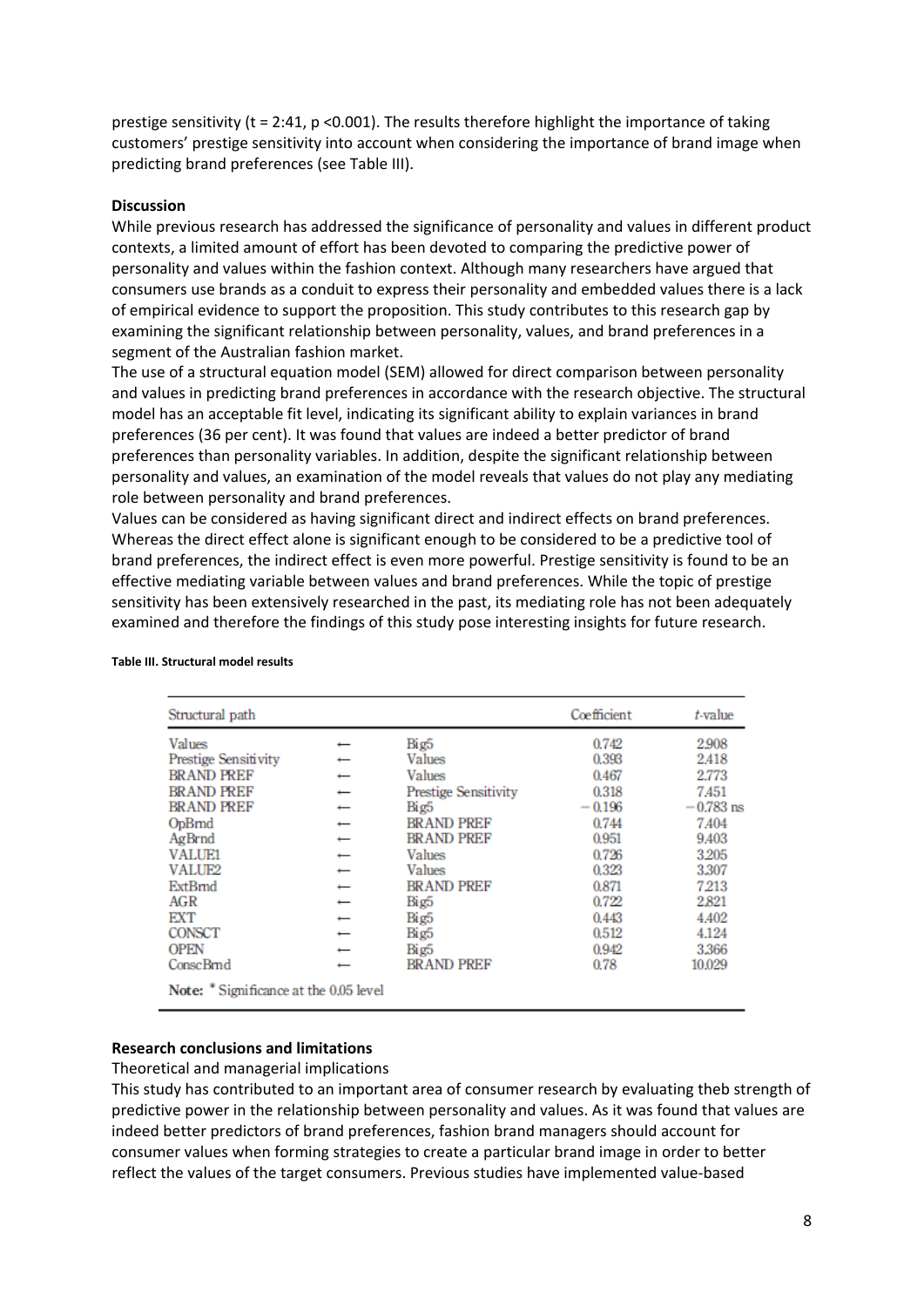segmentation in fashion marketing. For example, Goldsmith et al. (1993) recommend fashion marketers emphasise "excitement" values when appealing to fashion leaders, whereas Kim (2005) suggests the use of value‐laden advertisements for targeting fashion enthusiasts as this segment is found to be significantly affected by various values in their daily lives. Similarly, the results of the present study suggest significant benefits in using value‐based segmentation in which fashion managers can devise different types of fashion brand personality to appeal to customers who are dominant in internal and interpersonal values.

This study has also extended the scope of personality research in marketing by using The Big Five taxonomy to examine the relationship between consumer personality and fashion brand preferences. The findings indicate that personality variables are not strong enough to be reliable predictors of fashion brand preferences. However, significant findings on the relationship between personality and values can help fashion managers to design promotional strategies that are relevant to the personality and values of the target segment. For instance, a manager can design a fashion brand personality and style which portrays "sturdy" and "competent" characteristics. This type of brand might be appealing to people who are dominant in the Conscientious personality dimension as well as internal values (self‐respect, accomplishment, and self‐fulfilment).

Finally, the mediating role of prestige sensitivity is another issue that has significant implications for fashion brand managers. For example, Phau and Leng (2008) discuss the differences between status and non‐status seeking teenagers in their attitude towards domestic and foreign luxury brand apparel and recommend fashion managers recognise these differences in their marketing strategies. Similarly, as the results of the present study suggest that prestige sensitivity plays a mediating role between values and brand preferences, it is important for fashion brand managers to carefully examine whether the target segment has a high level of prestige sensitivity before implementing promotional strategies to address specific values of the target segment. This is due to the fact that people with a high level of prestige sensitivity are more likely to be affected by their values when it comes to fashion brand preferences. Accordingly, fashion brand managers can devise promotional strategies that are consistent with the values of the target segment while at the same time appealing to consumers' prestige sensitivity by emphasising on the brand prestige and reputation.

#### Limitations of the present study and future research direction

The findings presented in this paper are constrained by a number of limitations. One limitation is the use of a self‐report instrument to measure respondents' personality.

Pervin and John (1997) argue that self‐report assessments in personality measurement have weaknesses since respondents tend to report positively about themselves. Although the survey was anonymous, respondents may have scored themselves high in all dimensions conventionally perceived as "positive". Future research projects can employ triangulation by asking significant others to report on individuals in concert with self reports by respondents.

The second limitation of this study is the development of our own brand personality scale (Mulyanegara et al., 2007) based on the Big Five scale, which was originally created to examine human personality. As not all dimensions of human personality can be directly correlated with brand characteristics, the scales were highly modified from the original Big Five scale and might only be relevant to a particular range of products and services. This necessitates the need for further validation and application of the scales in other product contexts, which is another avenue for future research.

Finally, the use of undergraduate students as the study sample is another limitation of this research. Whilst the group was relatively homogeneous their incomes were low. Those with higher incomes might have different perceptions and place more importance on evaluating brand preferences. Older consumers might have stronger brand loyalty or consider other factors when it comes to brand preferences due to their previous experience. Consequently, future research projects can benefit by replicating this study using a sample across a wider population. It will be interesting to investigate whether socio‐economic factors moderate the relationship between personality and brand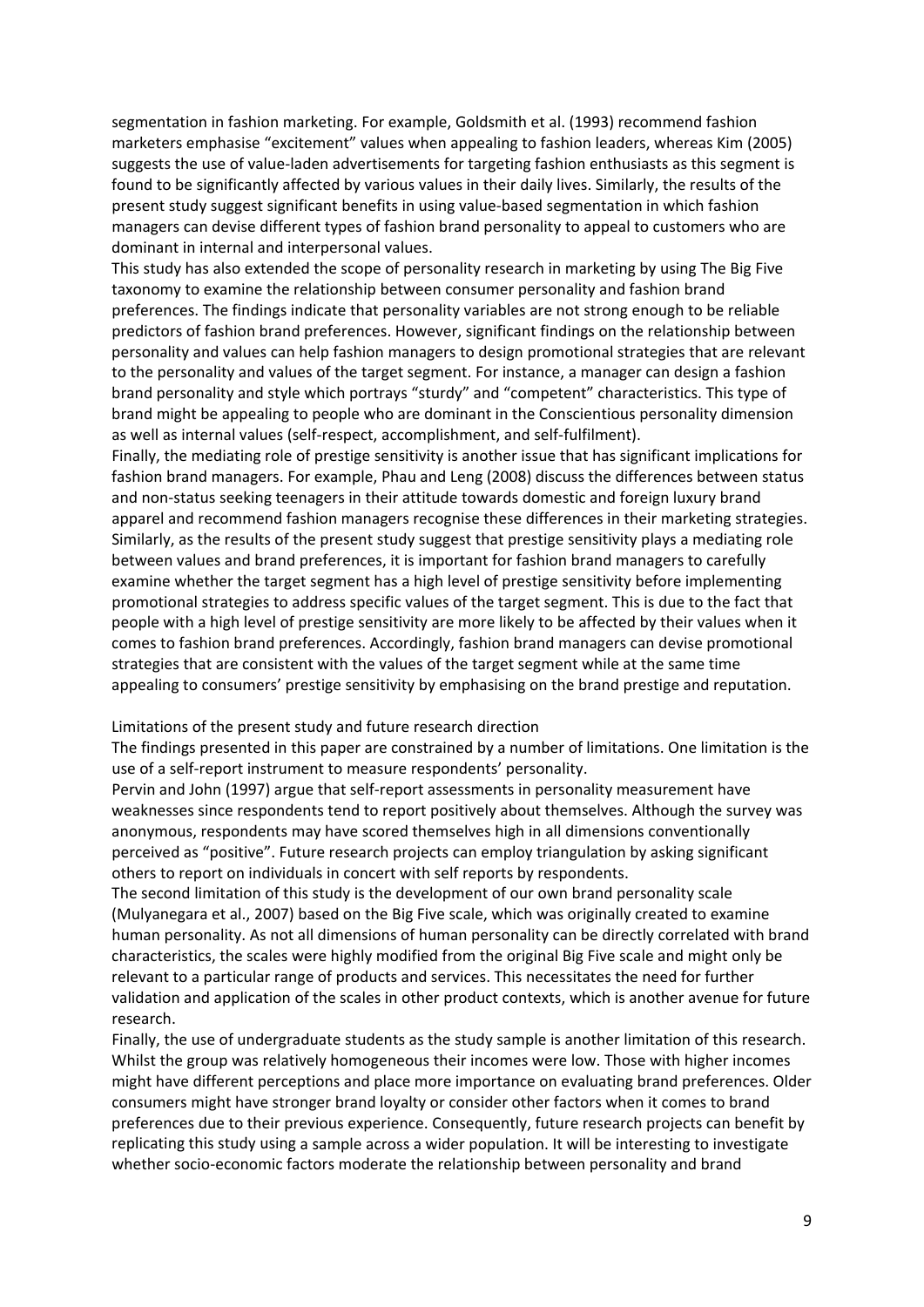personality. Whereas this study has examined the mediating role of prestige sensitivity, future studies could generate potentially interesting insights by considering other factors such as marketing variables, emotional appeal, buyer motives, and cultural influences as the mediating or moderating variables in predicting brand preferences.

#### **References**

Aaker, J. (1997), "Dimensions of brand personality", Journal of Marketing Research, Vol. 34 No. 3, p. 347. Aaker, J. and Fournier, S. (1995), "A brand as a character, a partner and a person: three perspectives on the question of brand", Advances in Consumer Research, Vol. 22 No. 1, p. 391.

Allen, M.W. (2002), "Human values and product symbolism: do consumers form product preference by comparing the human values symbolized by a product to the human values that they endorse?", Journal of Applied Social Psychology, Vol. 32 No. 12, pp. 2475‐501.

Ang, S.H. and Lim, E.A.C. (2006), "The influence of metaphors and product type on brand personality perceptions and attitudes", Journal of Advertising, Vol. 35 No. 2, pp. 39‐53.

Azoulay, A. and Kapferer, J.N. (2003), "Do brand personality scales really measure brand personality?", Journal of Brand Management, Vol. 11 No. 2, pp. 143‐55.

Baron, R.M. and Kenny, D.A. (1986), "The moderator-mediator variable distinction in social psychological research: conceptual, strategic, and statistical considerations", Journal of Personality & Social Psychology., Vol. 51 No. 6, pp. 1173‐ 82.

Beatty, S.E., Kahle, L.R. and Homer, P. (1991), "Personal values and gift‐giving behaviors: a study across cultures", Journal of Business Research, Vol. 22 No. 2, pp. 149‐57.

Beatty, S.E., Kahle, L.R., Homer, P. and Misra, S. (1985), "Alternative measurement approaches to consumer values: the list of values and the Rokeach value survey", Psychology & Marketing, Vol. 2 No. 3, p. 181.

Belk, R.W. (1988), "Possessions and the extended self", Journal of Consumer Research, Vol. 2, September, p. 139. Birdwell, A.E. (1968), "A study of the influence of image congruence on consumer choice", Journal of Business, Vol. 41 No. 1, pp. 76‐88.

Boote, A.S. (1981), "Market segmentation by personal values and salient product attributes", Journal of Advertising Research, Vol. 21 No. 1, p. 29.

Brody, R.P. and Cunningham, S.M. (1968), "Personality variables and the consumer decision process", Journal of Marketing Research, Vol. 5 No. 1, p. 50.

Calder, B.J. and Bumkrant, R.E. (1977), "Interpersonal influence on consumer behavior: an attribution theory approach", Journal of Consumer Research, Vol. 4, June, pp. 29‐38.

Carpenter, J.M. and Fairhurst, A. (2005), "Consumer shopping value, satisfaction, and loyalty for retail apparel brands", Journal of Fashion Marketing and Management, Vol. 9 No. 3, p. 256.

Crask, M.R. and Laskey, H.A. (1990), "A positioning‐based decision model for selecting advertising messages", Journal of Advertising Research, Vol. 30 No. 3, pp. 32‐8.

Deeter‐Schmelz, D.R., Moore, J.N. and Goebel, D.J. (2000), "Prestige clothing shopping by consumers: a confirmatory assessment and refinement of the precon scale with managerial implications", Journal of Marketing Theory and Practice, Vol. 8 No. 4, p. 43.

Dibley, A. and Baker, S. (2001), "Uncovering the links between brand choice and personal values among young British and Spanish girls", Journal of Consumer Behaviour, Vol. 1 No. 1, p. 77.

Dolich, I.J. (1969), "Congruence relationships between self-images and product brands", Journal of Marketing Research, Vol. 6, February, pp. 80‐4.

Ekinci, Y. and Hosany, S. (2006), "Destination personality: an application of brand personality to tourism destinations", Journal of Travel Research, Vol. 45 No. 2, pp. 127‐39.

Gardner, B.B. and Levy, S.J. (1955), "The product and the brand", Harvard Business Review, Vol. 33, April, pp. 33‐9. Goldsmith, R.E. (2002), "Explaining and predicting the consumer intention to purchase over the

internet: an exploratory study", Journal of Marketing Theory & Practice, Vol. 10 No. 2, p. 22.

Goldsmith, R.E., Freiden, J.B. and Kilsheimer, J.C. (1993), "Social values and female fashion leadership: a cross‐cultural study", Psychology & Marketing, Vol. 10 No. 5, pp. 399‐412.

Grubb, E.L. and Hupp, G. (1968), "Perception of self, generalized stereotypes and brand selection", Journal of Marketing Research,, Vol. 5, February, pp. 58‐63.

Heisey, F.L. (1990), "Perceived quality and predicted price: use of the minimum information environment in evaluating apparel", Clothing and Textiles Research Journal, Vol. 8, Summer, pp. 22‐8.

Helgeson, J.G. and Supphellen, M. (2004), "A conceptual and measurement comparison of self‐congruity and brand personality", International Journal of Market Research, Vol. 46 No. 2, pp. 205‐33.

Homer, P.M. and Kahle, L.R. (1988), "A structural equation test of the value-attitude-behavior hierarchy", Journal of Personality & Social Psychology, Vol. 54 No. 4, p. 638.

Jones, E.E. and Davis, K.E. (1965), "From acts to disposition: the attribution process in person perception", Advances in Experimental Social Psychology, Vol. 2, Academic Press, New York, NY.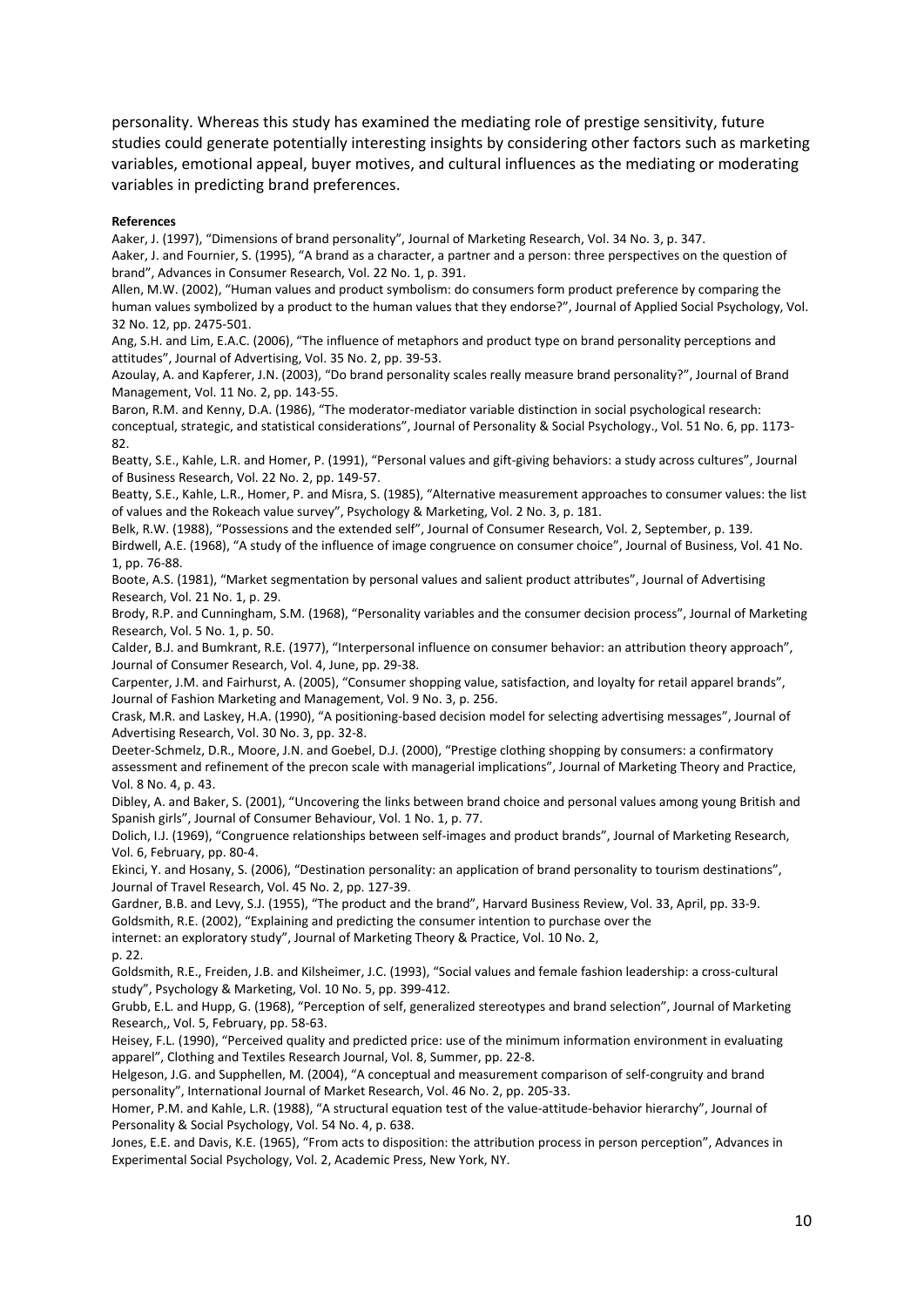Kahle, L.R. and Kennedy, P. (1989), "Using the List of Values (LOV) to understand consumers", The Journal of Consumer Marketing, Vol. 6 No. 3, p. 5.

Kim, H.‐S. (2005), "Consumer profiles of apparel product involvement and values", Journal of Fashion Marketing & Management, Vol. 9 No. 2, pp. 207‐20.

Kleine, R.E., Kleine, S.S. and Kernan, J.B. (1993), "Mundane consumption and the self: a social‐identity perspective", Journal of Consumer Psychology, Vol. 2 No. 3, p. 209.

Knight, D.K. and Kim, E.Y. (2007), "Japanese consumers need for uniqueness", Journal of Fashion Marketing and Management, Vol. 11 No. 2, p. 270.

Landon, E.L. (1974), "Self concept, ideal self concept, and consumer purchase intentions", Journal of Consumer Research, Vol. 1 No. 2, p. 44.

Levy, S.J. (1959), "Symbols for sales", Harvard Business Review, Vol. 37 No. 4, p. 117.

Lichtenstein, D.R., Ridgway, N.M. and Netemeyer, R.G. (1993), "Price perceptions and consumer shopping behavior: a field study", Journal of Marketing Research, Vol. 30 No. 2, pp. 234‐45.

McCrae, R.R. and Costa, P.T. (1990), Personality in Adulthood, Guildford Press, New York, NY.

McIntyre, S.H. and Miller, C.M. (1992), "Social utility and fashion behavior", Marketing Letters, Vol. 3 No. 4, pp. 371‐82. Malhotra, N.K. (1988), "Self concept and product choice: an integrated perspective", Journal of Economic Psychology, Vol. 9 No. 1, p. 1.

Mulyanegara, R.C., Tsarenko, Y. and Anderson, A. (2007), "The big five and brand personality: investigating the impact of consumer personality on preferences towards particular brand personality", Journal of Brand Management (advance online publication), June.

Opoku, R., Abratt, R. and Pitt, L. (2006), "Communicating brand personality: are the websites doing the talking for the top South African business schools?", Journal of Brand Management, Vol. 14 Nos 1/2, pp. 20‐39.

Pervin, L.A. and John, O.P. (1997), Personality: Theory and Research, Wiley and Sons, New York, NY.

Pessemier, E.A. (1980), "Store image and positioning", Journal of Retailing, Vol. 56, Spring, pp. 94‐106.

Phau, I. and Lau, K.C. (2001), "Brand personality and consumer self‐expression: single or dual carriageway?", Brand Management, Vol. 8 No. 6, p. 428.

Phau, I. and Leng, Y.S. (2008), "Attitudes toward domestic and foreign luxury brand apparel", Journal of Fashion Marketing and Management, Vol. 12 No. 1, p. 68.

Piacentini, M. and Mailer, G. (2004), "Symbolic consumption in teenagers clothing choices", Journal of Consumer Behaviour, Vol. 3 No. 3, p. 251.

Piedmont, R.L. (1998), The Revised Neo Personality Inventory: Clinical and Research Applications, Plenum Press, New York, NY.

Pitts, R.E. and Woodside, A.G. (1983), "Personal value influences on consumer product class and brand preferences", Journal of Social Psychology, Vol. 119 No. 1, p. 37.

Prakash, V. (1986), "Segmentation of womens market based on personal values and the means‐end chain model: a framework for advertising strategy", Advances in Consumer Research, Vol. 13 No. 1, pp. 215‐20.

Rokeach, M. (1973), The Nature of Human Values, Free Press, New York, NY.

Shank, M.D. and Langmeyer, L. (1994), "Does personality influence brand image?", Journal of Psychology, Vol. 128 No. 2, p. 157.

Sirgy, M. (1982), "Self‐concept in consumer behaviour: a critical review", Journal of Consumer Research, Vol. 9, pp. 287‐ 300.

Sirgy, M., Grewal, D., Mangleburg, T.F., Park, J.‐O., Chon, K.‐S., Claiborne, C.B., Johar, J.S. and

Berkman, H. (1997), "Assessing the predictive validity of two methods of measuring self-image congruence", Journal of the Academy of Marketing Science, Vol. 25 No. 3, p. 229.

Summers, T.A., Belleau, B.D. and Xu, Y. (2006), "Predicting purchase intention of a controversial luxury apparel product", Journal of Fashion Marketing & Management, Vol. 10 No. 4, pp. 405‐19.

Sweeney, J.C. and Brandon, C. (2006), "Brand personality: exploring the potential to move from factor analytical to circumplex models", Psychology & Marketing, Vol. 23 No. 8, pp. 639‐63.

Tsu Wee, T.T. (2004), "Extending human personality to brands: the stability factor", Brand Management, Vol. 11 No. 4, p. 317.

Vinson, D.E., Scott, J.E. and Lamont, L.M. (1977), "The role of personal values in marketing and consumer behavior", Journal of Marketing, Vol. 41 No. 2, pp. 44‐50.

Wojciszke, B. (1989), "The system of personal values and behavior", in Eisenberg, N., Reykowski, J. and Staub, E. (Eds), Social and Moral Values: Societal and Individual Perspectives, Lawrence Erlbaum, Hillsdale, NJ.

Zaichkowsky, J.L. (1985), "Measuring the involvement construct", Journal of Consumer Research, Vol. 12, December, pp. 341‐52.

#### **Further reading**

Schwartz, S.H. and Bilsky, W. (1990), "Toward a theory of the universal content and structure of values: extensions and cross‐cultural replications", Journal of Personality and Social Psychology, Vol. 58 No. 5, p. 878.

#### **About the authors**